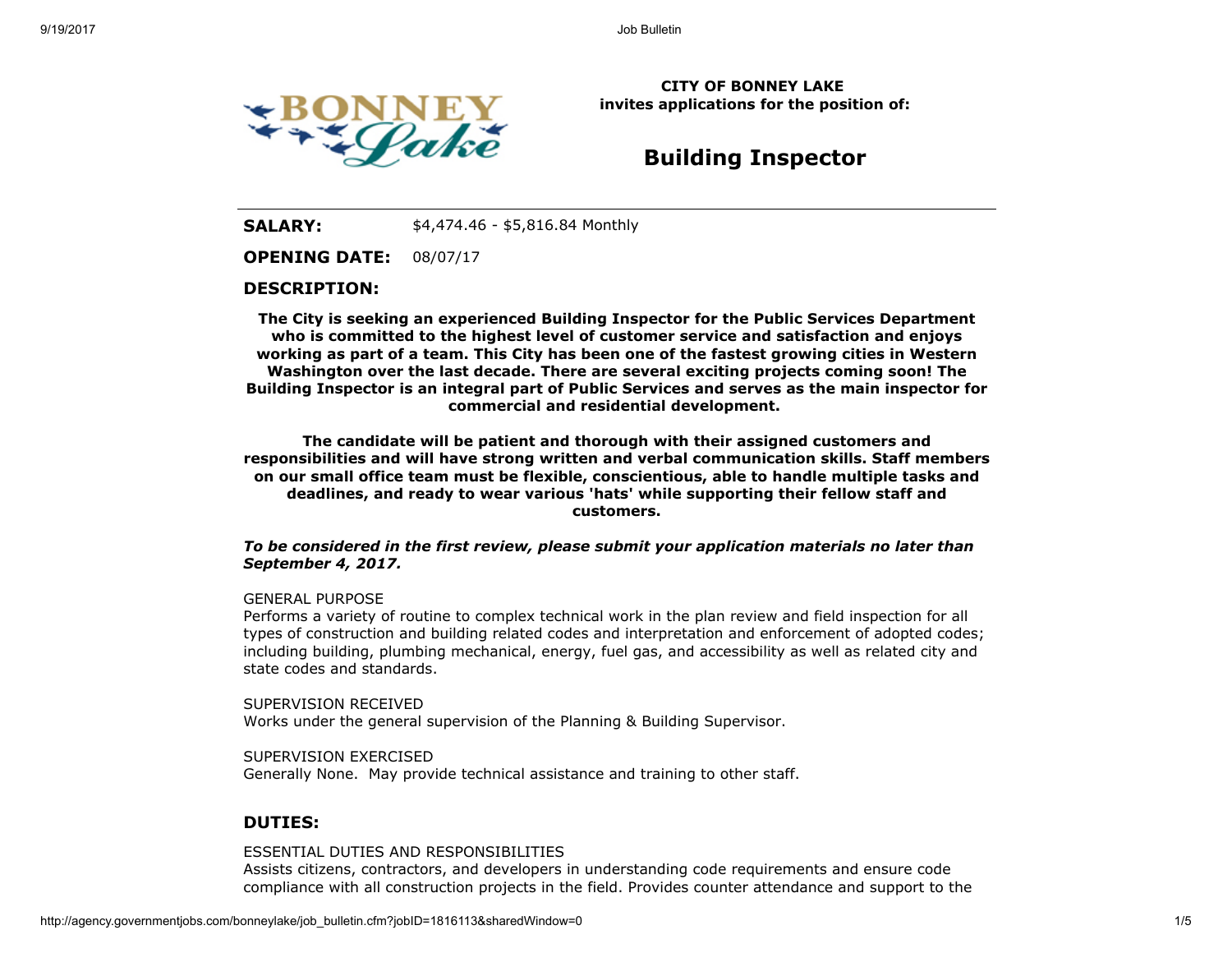### Permit staff.

Reviews plans and specifications for compliance with existing International Building, Residential, Mechanical, Fuel Gas, Building, plumbing, Washington State Energy and related codes, and accessibility for both residential and commercial structures to ensure compliance with fire and life safety, general construction standards, excavation and grading, wind, gravity and seismic resistance, foundations systems, concrete, steel and wood framing systems, roof systems, water distribution, sewer and drainage systems. Gas piping, mechanical heating ventilating and air conditioning, combustion air and energy conservation standards.

Conducts field inspections of construction projects to check for code compliance while construction is in progress and at finalization of projects and enters findings into the database system.

Meets with and advises contractors, developers and design professionals, and the public on code and design requirements.

Coordinates projects in relation to City requirements, verifies compliance with all other departmental requirements prior to issuance of permits.

Maintains orderly files and records to document all areas under general control.

Reviews submitted plans using the City's online or database program and enters information regarding inspection results using the assigned database program.

Performs a variety of routine and complex work in the investigation, interpretation, and enforcement of adopted codes and related rules and regulations.

### PERIPHERAL DUTIES

May attend meetings after normal business hours. May serve on various employee committees as required.

## QUALIFICATIONS:

DESIRED MINIMUM QUALIFICATIONS Education and Experience:

- 1. Graduation from High School or GED equivalent; and
- 2. Three (3) years' experience in construction, public works construction, building inspection, code enforcement, engineering, or a related field; and
- 3. ICC Certification as a Commercial Building Inspector and/or Residential Building Inspector with the missing Inspector Certification within twelve (12) months of hire;
- 4. Post-secondary training equivalent to an Associate's degree in engineering technology, construction management, or a related field is desirable; or
- 5. Any equivalent combination of relevant education and experience necessary to provide the certifications and knowledge, skills and abilities to successfully perform the job.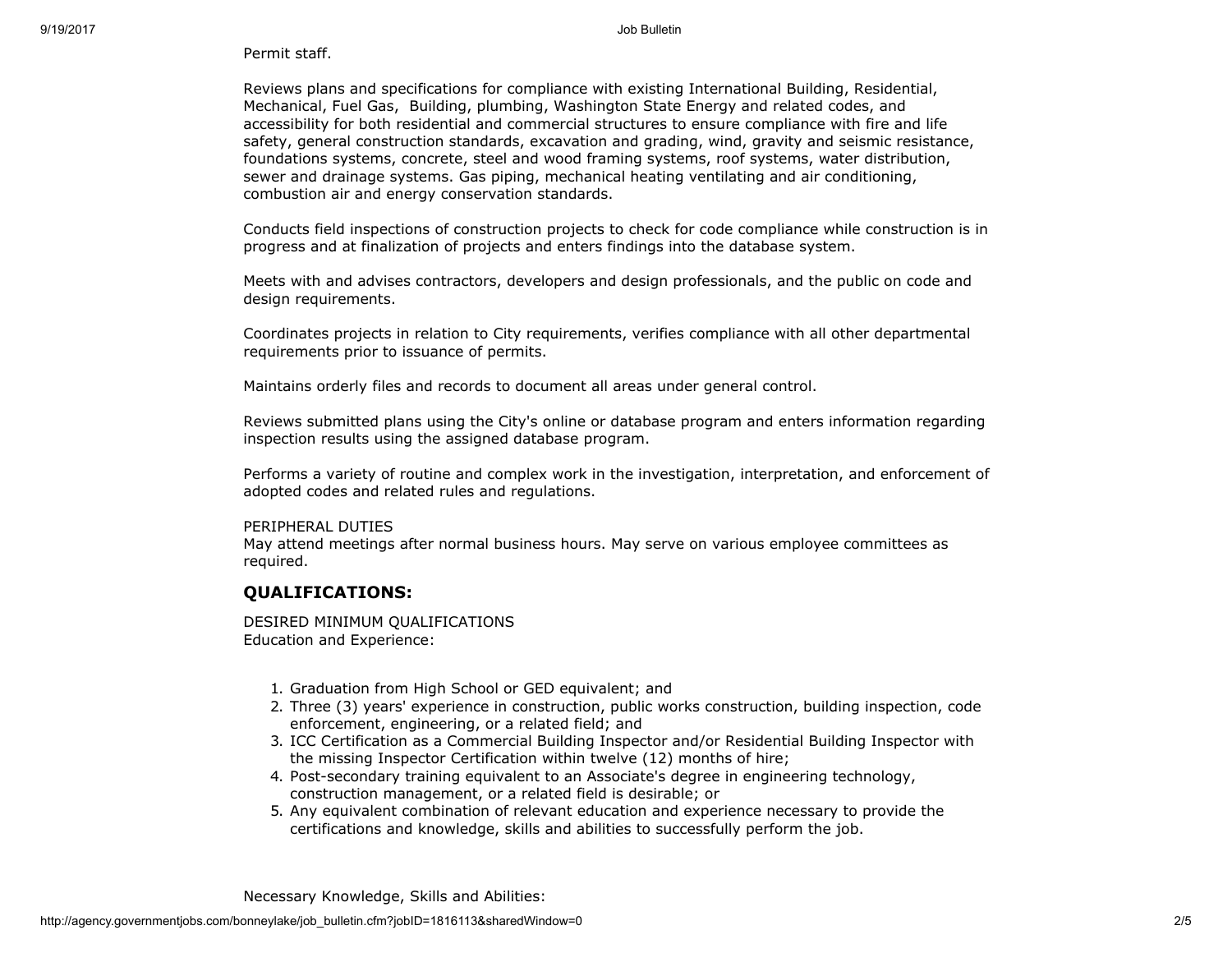- 1. Thorough knowledge of building construction materials and design which includes wood frame, concrete, structural steel and masonry design; knowledge of applicable State and Federal Laws, city ordinances, building construction codes and techniques and general land use development standards and regulations; knowledge of building, planning and construction terminology; knowledge of standard practices for building, construction, mechanical and plumbing methods; knowledge of methods and techniques used for conducting plan review; and
- 2. Skill in the operation of the listed equipment; and
- 3. Ability to read and understand construction plans, blueprints, and specifications to determine if code requirements are being met; ability and agility to inspect under, in, around, and above all construction projects; ability to operate and perform skillfully, safely, and in conformance with applicable laws, regulations and policies; ability to establish and maintain effective working relations with other employees and managers; ability to understand and carry out oral and written instructions and to do work independently in the
- 4. A key value of the City is customer service.This position requires considerable knowledge, ability and skill in the principles and practices of excellent customer service as practiced in both the private and public sectors.This value requires the ability to effectively meet and deal with internal customers and the public while responding to customers in a friendly, pleasant and professional manner using appropriate inflection, grammar and syntax.The ability to handle stressful situations while establishing effective working relationships with employees, supervisors, and the general public.The ability to maintain a professional, courteous, and pleasant demeanor in difficult, stressful situations while diplomatically dealing with difficult people.A willingness is expected to expend extra effort to help the public find answers or information relative to their inquiry or complaint.

### SUPPLEMENTAL INFORMATION:

### SPECIAL REQUIREMENTS

Valid Washington State Driver's License or ability to obtain one within one (1) month of hire and a driving record acceptable to the City's insurance

Possession of, or ability to obtain, an appropriate, valid ICC Certificate as a Plumbing and Mechanical Inspector within twelve months of hire.

### TOOLS AND EQUIPMENT USED

Personal computer, including automated databases systems, word processing and spreadsheets; motor vehicle; 10-key calculator; copy and fax machine; cellular and multi-line phone.

### PHYSICAL DEMANDS

The physical demands described here are representative of those that must be met by an employee to successfully perform the essential functions of this job. Reasonable accommodations may be made to enable individuals with disabilities to perform the essential functions.

While performing the duties of this job, the employee is regularly required to reach with hands and arms. The employee frequently is required to stand; walk; and use hands to finger, handle, feel or operate objects, tools, or controls. The employee is occasionally required to sit; climb and balance; stoop, kneel, crouch, or crawl; and talk or hear.

The employee must frequently lift and/or move up to 25 pounds and occasionally lift and/or move more than 50 pounds. Specific vision abilities required by this job include close vision, distance vision,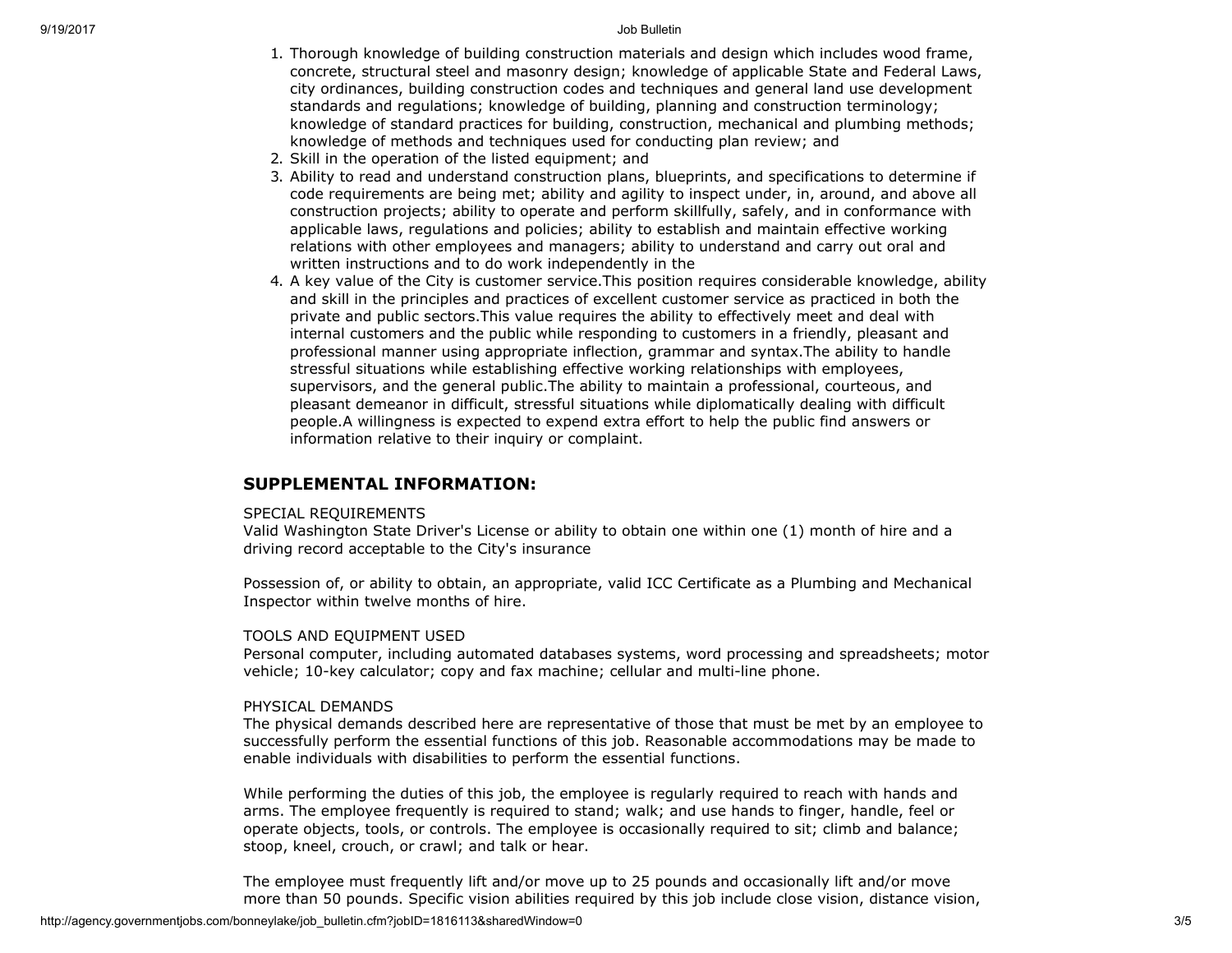color vision, peripheral vision, depth perception, and the ability to adjust focus.

#### WORK ENVIRONMENT

The work environment characteristics described here are representative of those an employee encounters while performing the essential functions of this job. Reasonable accommodations may be made to enable individuals with disabilities to perform the essential functions.

While performing the duties of this job, the employee will need to enter the field for data collection and inspection at various project sites. Some sites will be unimproved and have uneven terrain with steep slopes. While performing the duties of this job, the employee occasionally works in outside weather conditions. The employee is frequently exposed to wet and/or humid conditions, fumes or airborne particles, toxic or caustic chemicals, and vibration. The employee is occasionally exposed to risk of electrical shock.

The noise level in the work environment is moderately quiet in the office environment and may range to loud when in the field.

### CORE VALUES OF THE CITY OF BONNEY LAKE

We are a team of dedicated professionals who respect our community and one another. We serve the public need with integrity, and will be held accountable for our actions. We choose to be united in our service to each other and our citizens. Below are a list of six core values that we encourage all our employees to embrace.

Professionalism – Being ambassadors of the City by providing expert service delivery. Service – Giving helpful assistance or advice to our customers. Accountability - Performing the duties of my position in a responsible way. Respect – Fairly considering the rights, opinions and ideas of others. Integrity – Acting in harmony with the laws and values of the City. Teamwork – Working together to best serve the community.

It is our intention that the qualified applicant will embrace these values as well.

#### SELECTION GUIDELINES

Formal application, rating of education and experience; oral interview, reference and background check; job related tests may be required.

The duties listed above are intended only as illustrations of the various types of work that may be performed. The omission of specific statements of duties does not exclude them from the position if the work is similar, related or a logical assignment to the position.

The job description does not constitute an employment agreement between the employer and employee and is subject to change by the employer as the needs of the employer and requirements of the job change.